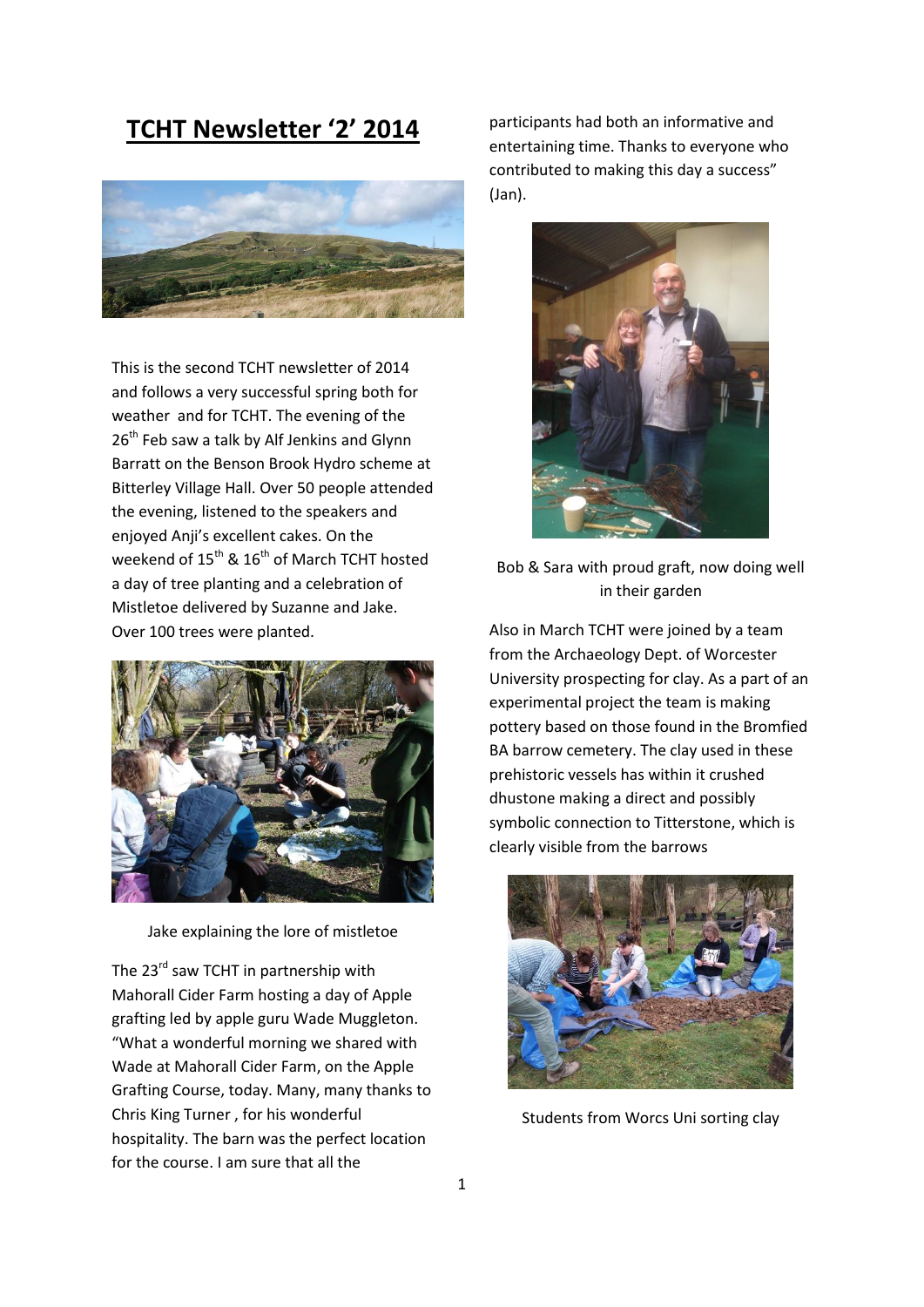On the evening of Thursday the 3<sup>rd</sup> of April TCHT hosted a talk by Peter Reavill, Shropshire & Herefordshire portable antiquities officer at Knowbury Village Hall. Among other things Peter presented the results of tests carried out at Birmingham University on an iron ingot found at Doddington by John Vail. The Birmingham report describes the ingot as broadly rectangular in plan and triangular in cross section measuring 156mm long by 64mm wide and 58mm deep. It weighs 1573 grams and is of very pure iron content. Tests indicate that the artefact was of wrought iron. The ingot is a mid grey brown colour with distinct areas of dull red colour. No direct local parallel is known and it is most likely to date from the period AD 1200-1450.



#### The Doddington Bloom ingot

It appears to be a billet of iron made by smelting ore in a bloomery furnace, then forged by a smith to remove impurities into an ingot of valuable iron. A full days work by a smith was needed to consolidate 2kg of bloom into a workable billet with half the weight of the bloom being lost in the forging process. Iron ore is known to have been mined on Clee Hill in the 18th century but this find pushes iron working on the hill back into the early to mid medieval period and as such is an extremely important archaeological find. **How cool is that.**

## **The Dhu Stone – Fulcrum of Clee Hill's Industries (A Jenkins)**

TCHT is organising a series of five informative walks/tours to various parts of Titterstone Clees as an important component of its 2014 programme. We hope many of you will want to join us. We look on these occasions as a two way process when we learn as well as impart information. **(THE FIRST OF THESE WILL BE TO THE BENSON BROOK ON THE 31st OF MAY, to book a place ring 01584 890946)**

On Saturday  $16<sup>th</sup>$  August I will be concentrating on Dhu Stone area, the fulcrum of Clee Hill industries – where a major part of them , coal and stone quarrying began.

My home Dhu Stone Inn (now sadly Rowan Cottage)was immediately south and juxtapose to the railway built from Ludlow to Bitterley then on to Dhu Stone and Clee Hill village as a self acting incline to transport coal. While laying the incline the qualities of Dhu stone basalt were discovered and this led to opening of the first stone quarry, Dhu Stone Quarry for the production commercially of stone setts and road stone.

Just one hundred yards away from my home the operating of the quarry and incline railway was my 'playground' every week day. Workmen came in hoards at lunch time to my home Dhu Stone Inn so I grew up knowing them and understanding our special local dialect.

Fifty yards away was Railway Terrace where all our immediate neighbours were customers, friends who welcomed my sister and me and were employees on the railway. Immediately in front of home, up 'the green' stood the signal box. I was allowed in there without any fear or apprehension. I was among friends who all knew Mum and Dad. I often stood on a cupboard box seat to watch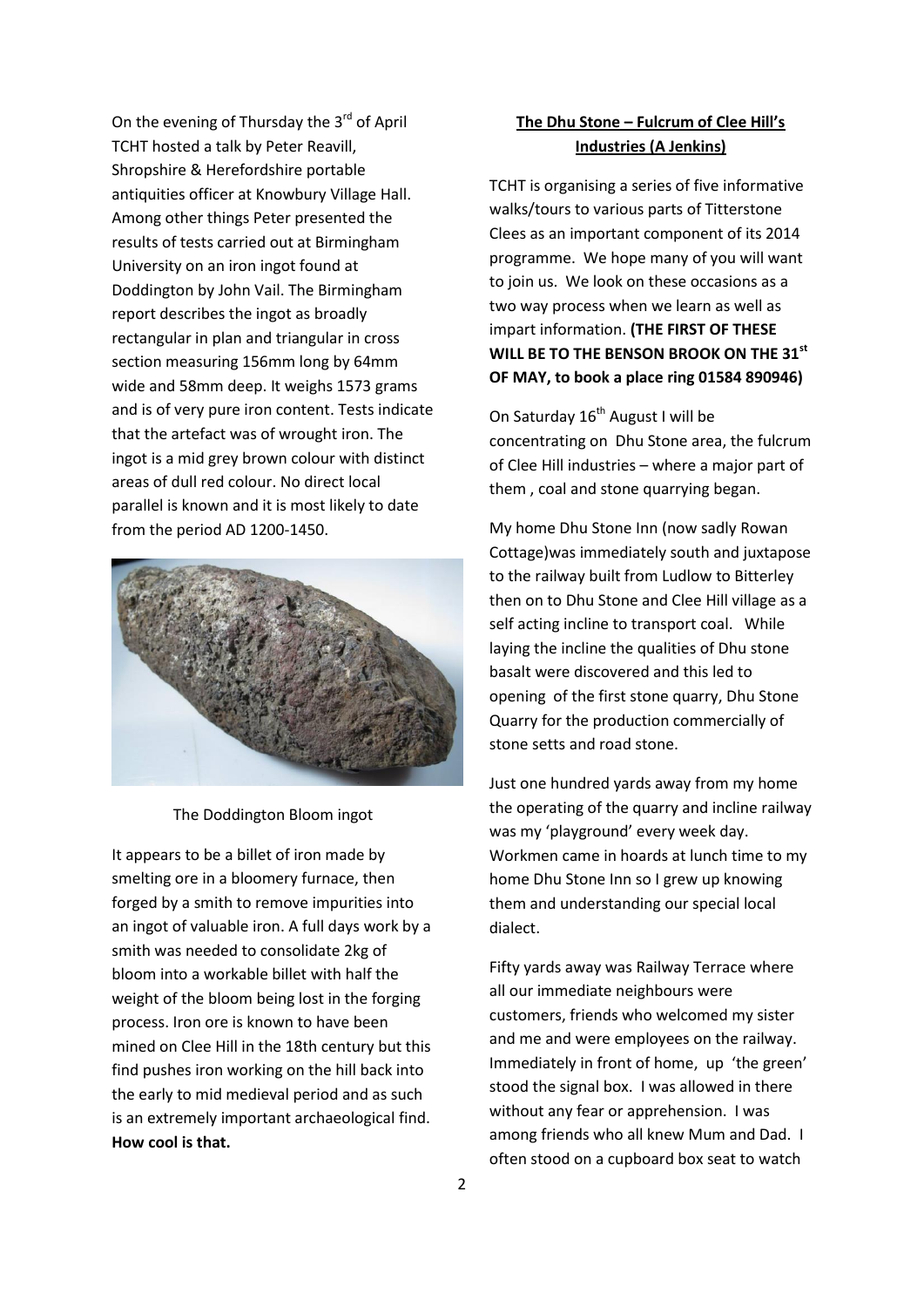full trucks of stone being eased over the brow by Mr George Price the engine driver and start their journey to Bitterl ey. The endless wire rope simultaneously pulled empty, lighter trucks up the incline.

Before a 'trip' was released and Mr Price shunted the trucks forward, the operator held an ear piece to one ear, wound the telephone handle, spoke into a mouth piece sending a signal three times to Bitterley. The return signal came back five times and then the shunted trucks were released to make their descent.

Along side the signal box was the employees outside loo and numerous sleeper built sheds which housed tools and equipment. A little further away was the imposing Drum House. It was a brick building with large west facing windows, another of my favourite visiting places. I was allowed to stand in the large doorway and watch the work proceeding; no thoughts of Health and Safety and Mum and Dad entrusted my safe keeping to the employees and my common sense.

The operator turned a large horizontal wheel , a little like that of a mariner while water poured onto large beech brake blocks keeping them cool while they regulated the speed of the enormous vertical wheel . This enabled the endless wire rope to roll via the wheel rim groove on to the incline where it was connected to ascending and descending trucks.

This huge vertical wheel was half submerged in a pit and spun on its axle enabling trucks to go up and down the railway. These transported thousands of tons of Dhu Stone to many parts of England and Wales. Alongside the railway was a large concrete and stone sett wharf and I watched smaller metal trucks coming down from Dhu Stone

quarry bringing crushed stone to be tipped into the plant which coated stone with tar.

The result was tarmacadam, men applied a retarding agent, tipped the tarred stone into awaiting trucks which were then shunted onto the railway for its journey to distant parts. The retarding agent allowed the loads to travel many miles and still be suitable to be spread on road surfaces.

A little further along towards Clee Hill Village was the engine shed. I passed this substantial building on my way to Clee Hill Primary school each day. The shed was supported by heavy wooden buttresses which apparently had been necessary to fix to support the building against the battering of inclement, prevailing winds. It was special for me to wave to Mr Price when I was coming home from school. He would sound the 'hooter', stop, allow me to climb up the foot plate and have a ride to the Dhu Stone. I can't see British Rail doing that. Then I would watch Mr Price rake out the fire box embers , leave them in a pile between the rails and shunt the engine into the shed for the night.

If we were a little later coming home, which often happened we would run to the still burning embers and like naughty boys pee on them. This created billowing acrid smoke. This knowledge led to another prank. We would run ahead of our other class mates and if the wind was blowing south, pee on the embers and the horrible cloud would drift towards our mates making them cough and splutter. Of course they would get their own back by doing the same to us. Boys will be boys!!

Many of you will know that my wife Ann and I have published numerous books, DVDs etc about our wonderful hill and we are just completing the script of "From Clee to